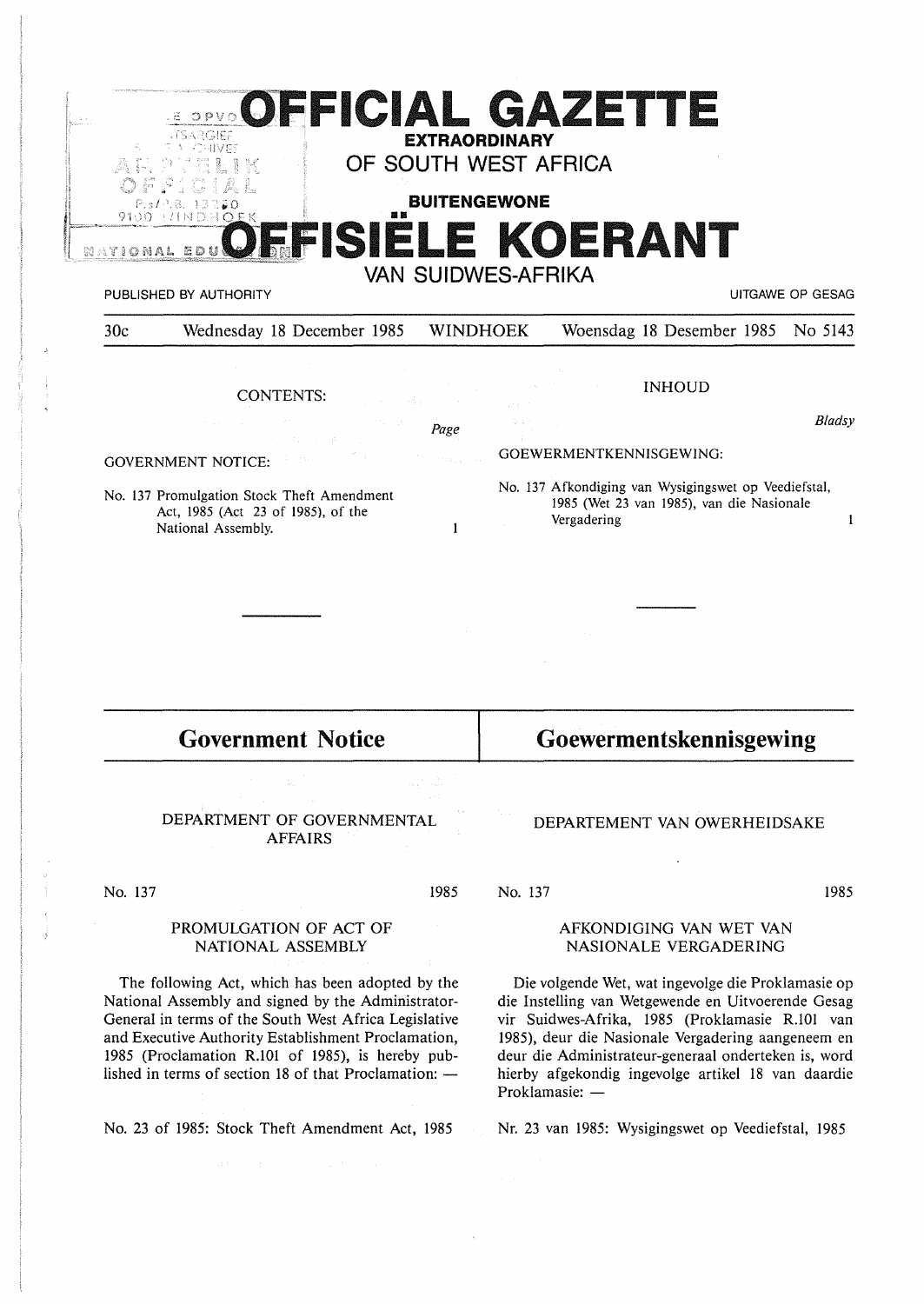l

# Act No. 23, 1985 **STOCK THEFT AMENDMENT ACT, 1985**

## **EXPLANATORY NOTE:**

Words underlined with solid line indicate insertions proposed.

## ACT

**To amend the Stock Theft Law Amendment Ordinance, 1935, so as to increase the penalties for contravention of the said Ordinance; to further regulate the compensation for damages to or loss of stock or produce; to repeal a certain discriminatory provision; and to amend the General Law Amendment Act, 1972, so as to delete an obsolete provision.** 

*(Afrikaans text signed by the Administrator-General on 25 November 1985)* 

BE IT ENACTED by the National Assembly, as follows:-

Substitution of section 9 of Ordinance 11 of 1935, as amended by section 4 of Proclamation 15 of 1935.

1. The following section is hereby substituted for section 9 of the Stock Theft Law Amendment Ordinance, 1935 (hereinafter referred to as the Ordinance):

"Jurisdiction of magistrates' courts in respect of punishments.

9. Notwithstanding anything to the contrary contained in any law, a magistrate's court shall have jurisdiction to impose in the case of a conviction for any offence mentioned in paragraph (a), (b), (c) or (d) of section  $5(1)$  -

- (a) imprisonment for a period not exceeding three years; or
- (b) whipping not exceeding seven strokes; or
- (c) both such whipping and such imprisonment; or
- (d) a fine not exceeding R3 000; or
- (e) both such fine and such imprisonment.".

2. The following section is hereby substituted for section 10 of the Ordinance:

Substitution of section IO of Ordinance 11 of 1935, as amended by section *5* of Proclamation 15 of 1935.

Words in bold typing in square brackets inł dicate omissions proposed.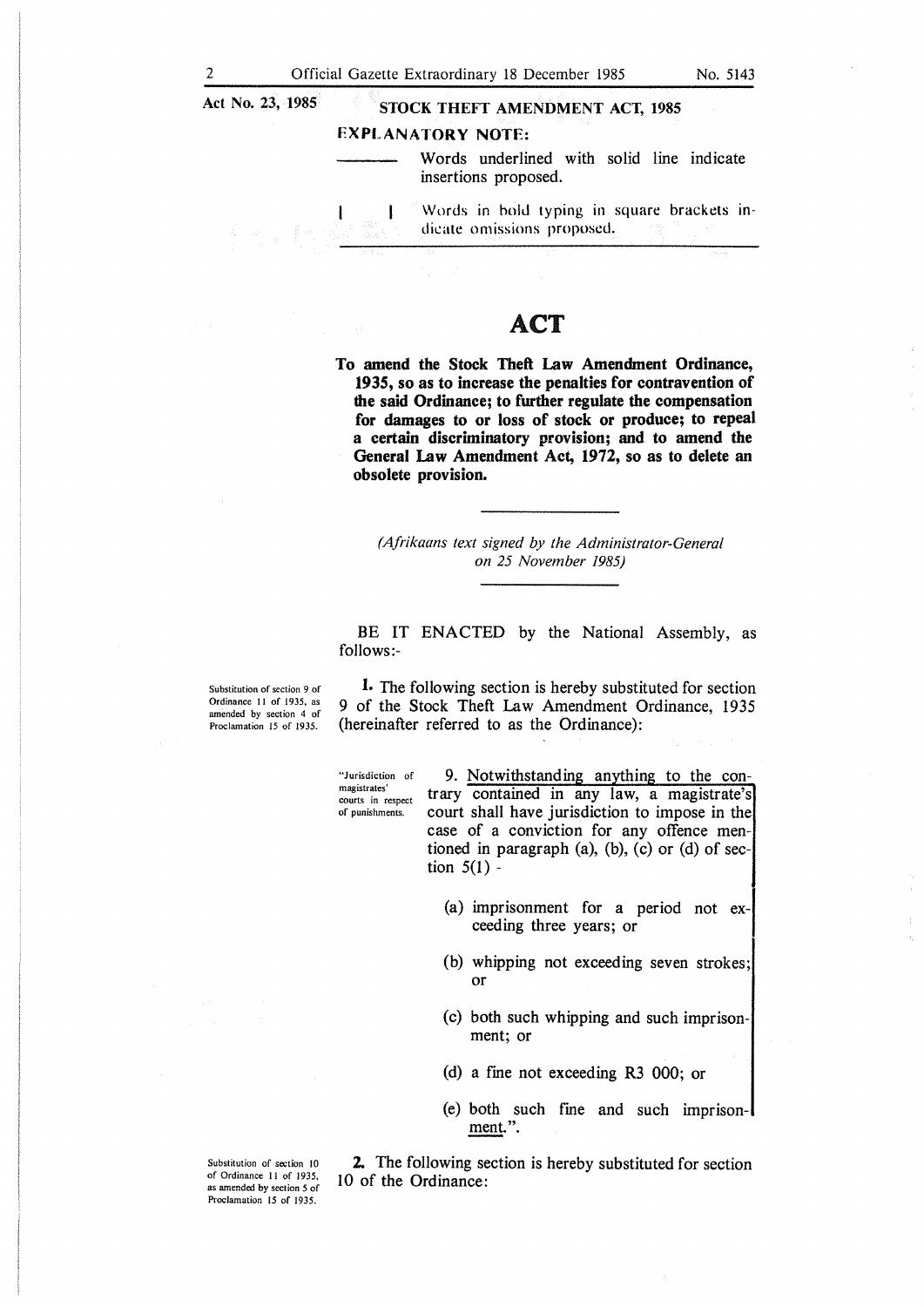## WYSIGINGSWET OP VEEDIEFSTAL, 1985 Wet No. 23, 1985

### **VERDlJIOF.UKENDE NOTA:**

- Woorde met 'n volstreep daaronder dui aan invoegings voorgestel.
- $\mathbf{I}$  $\mathbf{I}$ Woorde in vet druk tussen vierkantige hake dui aan skrappings voorgestel.

# WET

**Tot wysiging van die Veediefstal Wet Wysigingsordonnansie, 1935, ten einde die strawwe vir oortreding van bedoelde Ordonnansie te verhoog; die vergoeding weens skade aan of verlies van vee of produkte verder te reel; 'n sekere diskriminerende bepaling te herroep; en tot wysiging van die AJgemene Regswysigingswet, 1972, ten einde 'n sekere verouderde bepaling te skrap.** 

*(Afrikaanse teks deur die Administrateur-generaal onderteken op 25 November 1985)* 

DAAR WORD BEPAAL deur die Nasionale Vergadering, soos volg:-

1. Artikel 9 van die Veediefstal Wet Wysigingsordonnansie, 1935 (hieronder die Ordonnansie genoem), word hierby deur die volgende artikel vervang:

"Regsbevoegdheid van landdroshowe ten opsigte van strawwe.

9. Ondanks andersluidende bepalings van die een of ander wet is 'n landdroshof regsbevoeg tot die oplegging in die geval van 'n veroordeling weens 'n misdryf in paragraaf (a), (b), (c) of (d) van artikel  $5(1)$  genoem, van -

- (a) gevangenisstraf vir 'n tydperk van hoogstens drie jaar; of
- (b) lyfstraf van hoogstens sewe houe; of
- (c) daardie lyfstraf sowel as daardie gevangenisstraf; of
- (d) 'n boete van hoogstens R3 000; of
- (e) daardie boete sowel as daardie gevangenisstraf.".

2. Artikel 10 van die Ordonnansie word hierby deur die volgende artikel vervang:

Vervanging van artikel IO van Ordonnansie 11 van 1935, soos gewysig deur artikel *5* van Proklamasie 15 van 1935.

Vervanging van artikel 9 van Ordonnansie 11 van 1935, soos gewysig deur artikel 4 van Proklamasie 15 van 1935.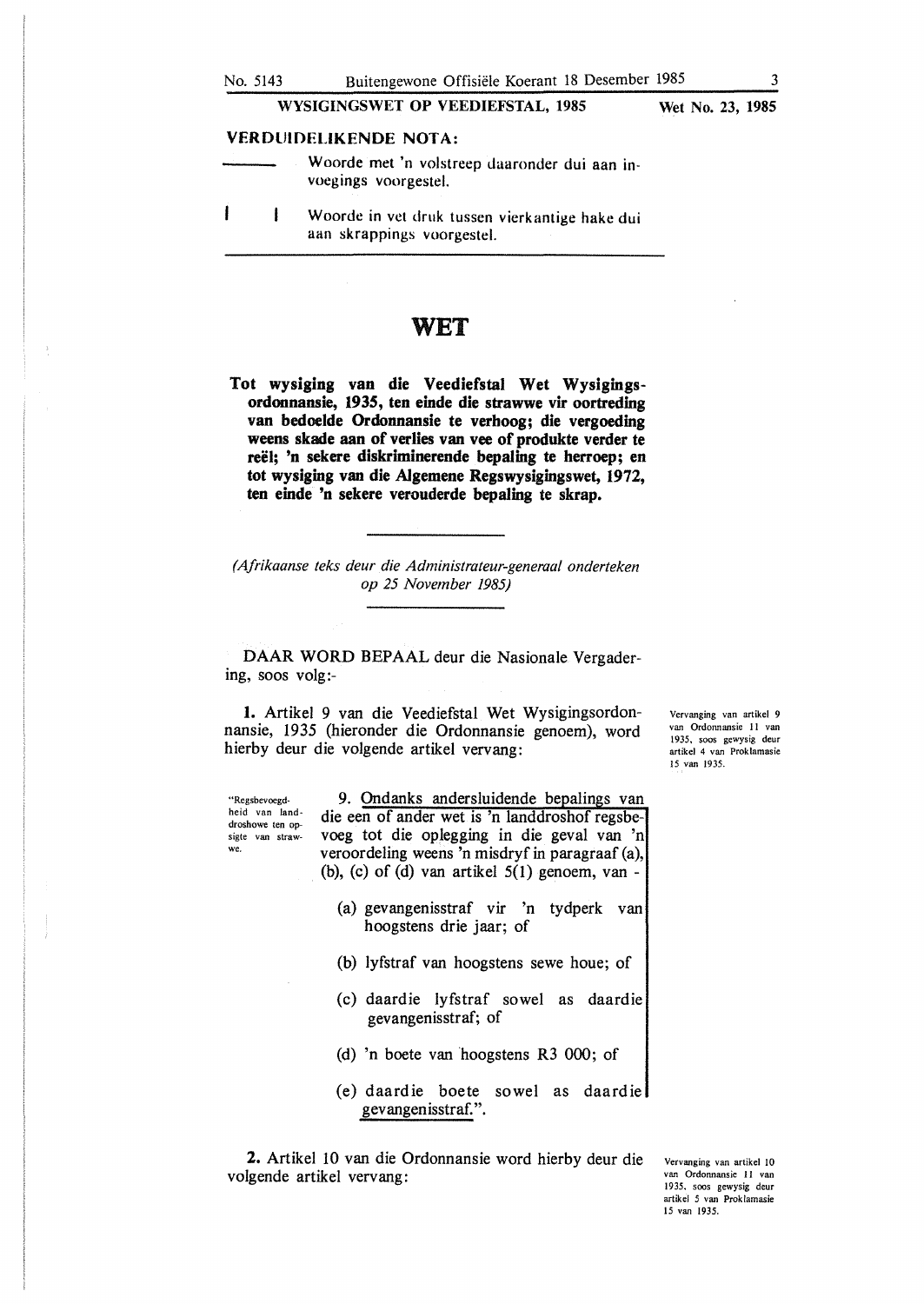**Act No. 23, 1985** 

## **STOCK THEFT AMENDMENT ACT, 1985**

"Penalty where not otherwise provided for.

10. Any person who is convicted of an offence under this Ordinance for which no penalty is otherwise provided shall be liable to the penalties which may by law be imposed for the crime of theft.".

Substitution of section 11 of Ordinance 11 of 1935, as substituted by section 29 of Act 102 of 1972.

3. The following section is hereby substituted for section 11 of the Ordinance:

'"Compensation for damages to or loss of stock or produce.

11. Whenever any court convicts any person of an offence referred to in section  $5(1)(a)$ , (b), (c) or (d) which has caused damage to or loss of stock or produce -

- (a) the court shall direct the attention of the owner thereof, if present in court, to the provisions of section [344] 300 of the Criminal Procedure [ **Ordinance, 1963 (Ordinance No. 34 of 1963)]** Act, 1977 (Act 51 of 1977);
- (b) the court, in the case of a magistrate's court, may, notwithstanding the provisions of paragraph (a) of the proviso to subsection (1) of the said section 300, make, in accordance with the provisions of the said section 300, an award not exceeding R10 000.".
- 4. Section 12 of the Ordinance is hereby repealed.

Repeal of section 12 of Ordinance II of 1935, as amended by section 9 of Proclamation 15 of 1935.

Amendment of section 29 of Act 102 of 1972.

5. Section 29 of the General Law Amendment Act, 1972, is hereby amended by the deletion of subsection (2).

Short title.

6. This Act shall be called the Stock Theft Amendment Act, 1985.